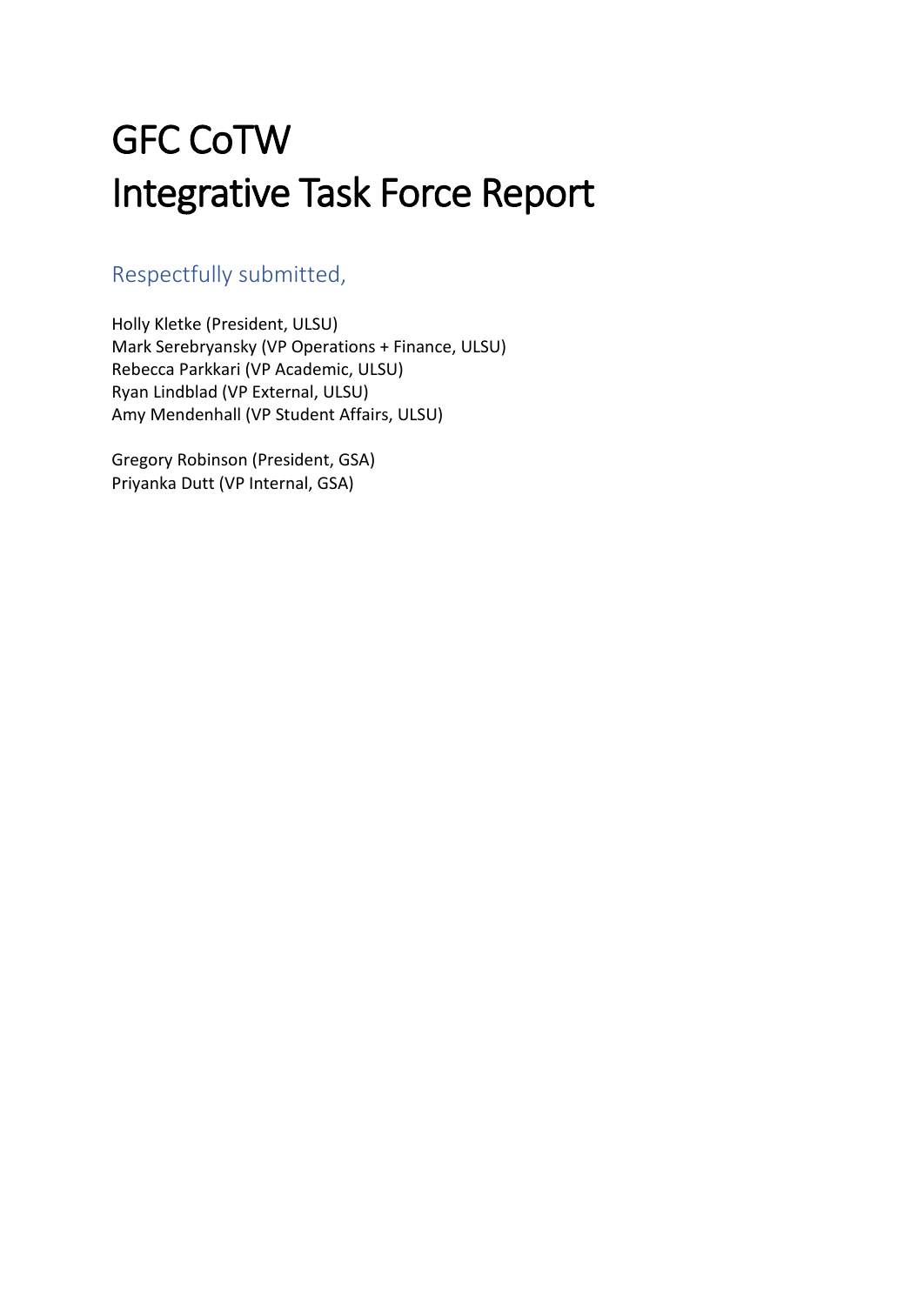#### **What would you do if you were tasked with balancing the 2022-23 budget and where would you suggest the budget savings/revenue increases can be achieved?**

The ULSU and GSA executive teams got together to discuss this question, and came to a number of conclusions that will inform this report. The first conclusion we came to was that we will not include in this report, anything that has not already been reported through the task force process. Along with that conclusion, we recognize and accept that the Budget Advisory Committee will have to make largely impactful decisions to rectify the budget situation, and we further accept that the "face" of the UofL is going to change as a result of the decisions being made in the upcoming months. We also will not re-iterate the UofL's budget values here, as it has been illustrated that decisions are always informed by those values, and we do trust this is the case. We will further refrain from re-iterating any sentiments that have already been reflected in the minutes of the individual task forces, as we trust those are received and considered in good faith. Therefore, in this report we would like to offer and advocate for our broad suggestions to inform the University restructuring from the student perspective. And, in the spirit of ultimately accepting the largely impactful decisions that must be made by the Budget Advisory Committee, we would like to offer some conditions to accompany the upcoming changes. And, finally, we would like to take this opportunity to offer some of our tangential feedback on the overall process of this restructuring, in the hopes that our feedback will help inform the execution of similar processes in the future.

#### **Feedback from the process**

Firstly, we want to state that we are appreciative of the fact that we were able to provide feedback on this process both during the presentations of the task force findings and at the end of the process as we write this submission. We were happy to provide concerns and feedback on behalf of the students that we represent throughout the process and overall, we felt listened to and supported by administration when we presented our suggestions and concerns. With that said, we do feel that we can provide meaningful feedback on how the process could be improved in the future, as well as parts of the process that we believe were missing or should have been expanded upon.

We would like to state that we were disappointed by the absence of an upperadministration review or task force. While we understand the concerns that it would have been difficult to conduct this task force without bias, or that to use a third-party reviewer would have meant an extra cost, we still cannot help but feel that a review should have occurred to review upper administration. To be clear this is not a suggestion that we have negative feelings towards upper administration in any way, but considering the financial burden placed on students in recent years, and the extensive restructuring that may occur in other parts of our institution, we feel it would have been a symbol of good will and unity for upper administration to have received some form of review as well. We understand it may not have been perfect for a number of reasons including cost, or potential bias depending on the process selected, but we feel as though many options would have been more positive than having nothing at all in this area.

Another aspect of the process that we think could have been improved upon is the fact that many of these taskforces had no student representation on them, and we believe that without this everyone suffers. Students are the primary stakeholder of the University and thus we want to emphasize that we feel as though not having some form of student representation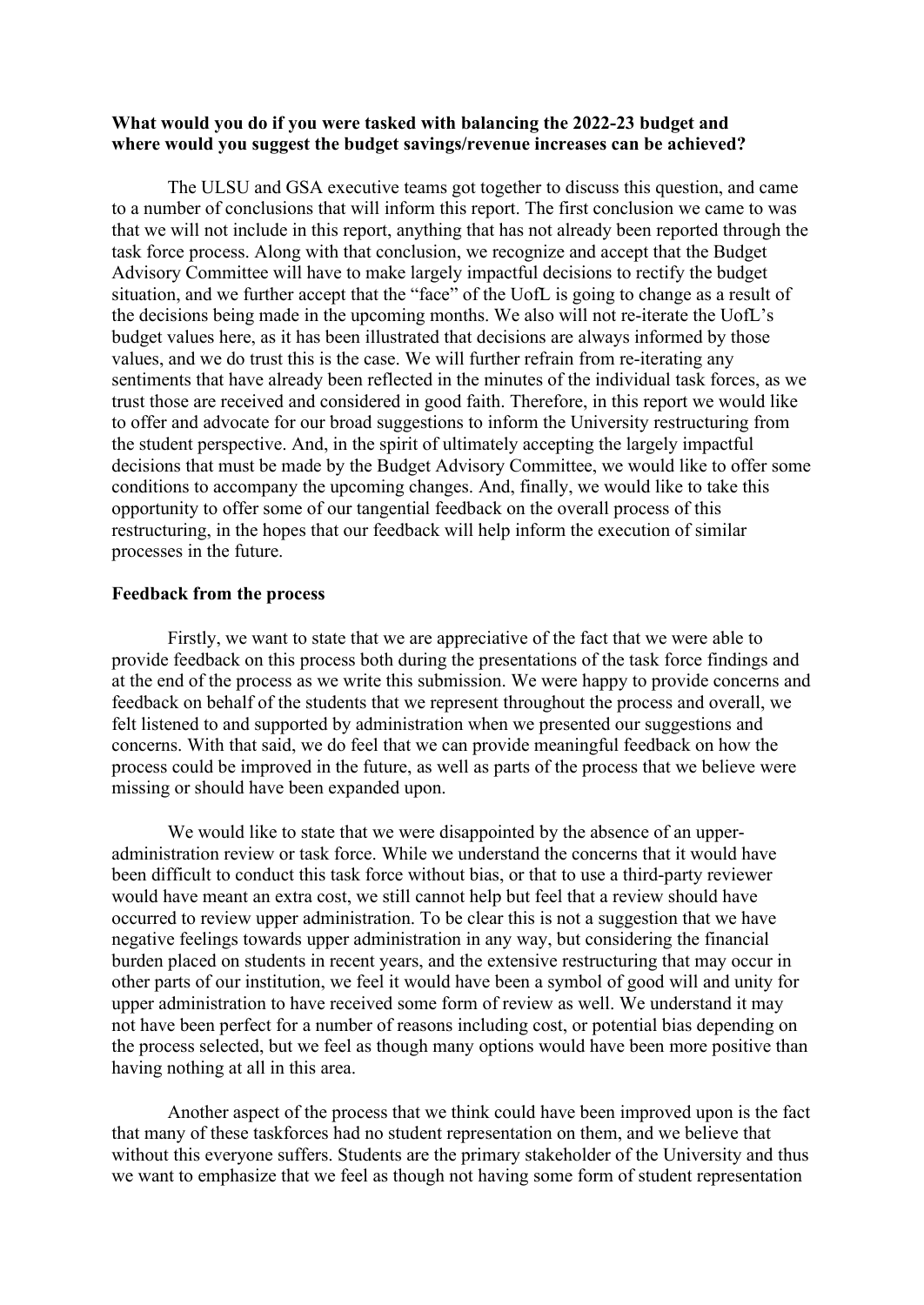and input on some of the taskforces means that they will have suffered from not having that voice and will lack important context that only a student could provide. Students will be impacted greatly by many of these decisions and should have been included more throughout the process and not just at the end for feedback. We want to state that we hope any committees that arise out of this process will have some form of student representation on them so that the student context and voice will be considered and heard.

Regarding the actual COTW meetings, we feel as though for the most part these meetings were handled well. However, there were certain times through the process where discussion would end and be cut off rather abruptly in order to move on to a new topic even when people may still have hands up. While we know that eventually topics will need to be moved on from to begin others, we would recommend that in the future this be handled slightly different. Especially in the case where hands may still be up to comment it would be appropriate to potentially call a vote to see if members wished to continue current discussions rather than insist on cutting it off exactly when it was scheduled to be moved on from, this would at least allow GFC membership to decide for ourselves if we need to discuss a point further or if we are prepared to move on and feel we have heard enough even without those last couple hands and points to be made.

Our last bit of feedback comes in regards to this report itself, we feel as though in the future more time would be incredibly helpful, deserved, and appreciated especially for us as student leaders. We truly only had about four business days to meet amongst ourselves and write a submission and considering we already had other meetings and commitments scheduled, it made it difficult to finish by the Monday deadline. We feel as though allowing for extra time in the future would also benefit those that will read this submission as they could be getting more detail and feedback provided if we were perhaps allowed two weeks to submit this document.

#### **Where could budget savings/revenue increases be achieved:**

The overall sentiment that informed our opinions as student representatives throughout this process is: students are the largest stakeholder of the University. Therefore, we would like to recommend, where possible, that the Budget Advisory Committee accept the largest amount of recommendations from the taskforces with the lowest impact to students to achieve a balanced budget. We are in favour of those task forces that recommend centralization and sharing of resources, as we believe this to be a necessary step in finding efficiencies. Further, these budget changes represent a great opportunity to become more collaborative and efficient across the institution. We are in favour of centralizing Indigenous units and governance, career services, conference services, IT services, and the communications and marketing departments across campus. We are also highly in favour of adopting the student services hub, as we believe this will have a positive, long lasting and efficient result for students and employees alike.

We would like to illustrate some of the crucial task force recommendations that we urge the Budget Advisory Committee to stray away from until all other options have been exhausted.

### Faculty Structures

o One of our priorities as Students' Union and Graduate students association is to protect the freedom and agency of students to carve their own path and discover their passions at our institution. We are extremely grateful and happy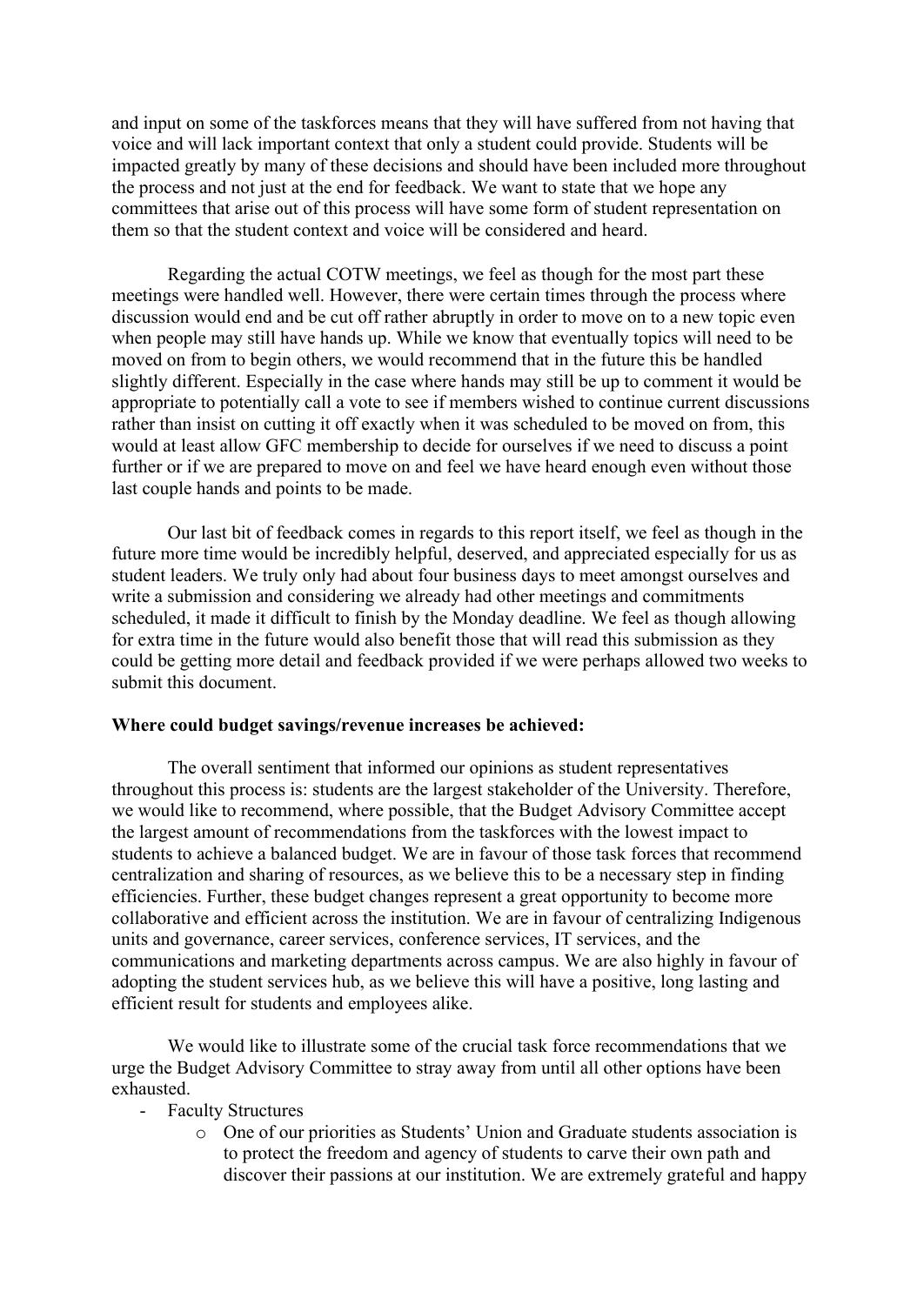to belong to an institution that makes this especially possible through a liberal education philosophy. We are content with the diversity of programs, and would like to protect that diversity, and protect the agency of students to study and discover their passions. Therefore, we would urge that faculty restructuring only occurs if it is guaranteed to maintain the diversity of our programs. We also urge that faculty restructuring does not immediately absorb small programs, because all programs are equally important to our campus.

- Budget Model
	- o Similar to the thoughts we had about faculty restructuring, we also want to ensure that changes to the budget model protect the diversity of our programs and that resources are equitably allocated to all programs.

We would like to offer one final consideration that to guide budget discussions, from the student perspective. We would like to encourage that budget decisions be guided by the notion that our academic integrity is not sacrificed in the process of finding revenue.

Finally, in the spirit of accepting the largely impactful decisions that must be made, we would like to propose, for Budget Advisory Committee's consideration, some conditions that we would like to see accompany significant restructuring.

Where centralizing and reorganization of governance structures are necessary, we would like to strongly urge student representation to be upheld and brought forward. We would like to especially highlight the importance of including student representatives on the newly proposed Indigenous units governance model. Further, we encourage student voices to be included in conversations and decisions when opportunities from increases in funding, such as the Mastercard foundation donation, arise.

We would like to raise a concern that seemed to permeate many of the task-force recommendations over the course of the past few months, which has to do with the proposition of student labour as a cost-saving opportunity. Jobs on campus are great for many students, and we hear often that there are not enough opportunities. In general, we are in favour of identifying meaningful job opportunities for students on campus. However, we noted that those task forces that recommended the usage of student labour as a cost-saving method were not appropriately accompanied by plans, policies or tangible assurance that the labour requested will be of value to the student. We therefore insist that increases in student labour from any department cannot move forward without guidelines for individual opportunities being approved by any applicable governance system. One step further, would be to develop and provide a holistic and over-arching template (approved by GFC) that has within it the established, researched, and necessary considerations for any department looking to add student labour to their workplace.

If a change to the budget model results in incentivization or performance requirements, we would like to caution against the risk of small programs being unable to meet the basic budget requirements to remain in existence. We recommend that any performance metrics be clearly and transparently communicated, and that every effort is made to give fair and equitable resources so that all programs, no matter how big or small, are given the resources to thrive. As students who belong to a liberal education institution, we reject the notion that certain programs are "necessary" to an institution, as this suggests others may not be, and we would like the budget model to reflect the equal value of all programs. Furthermore, we would like to include here our hope that programs do not